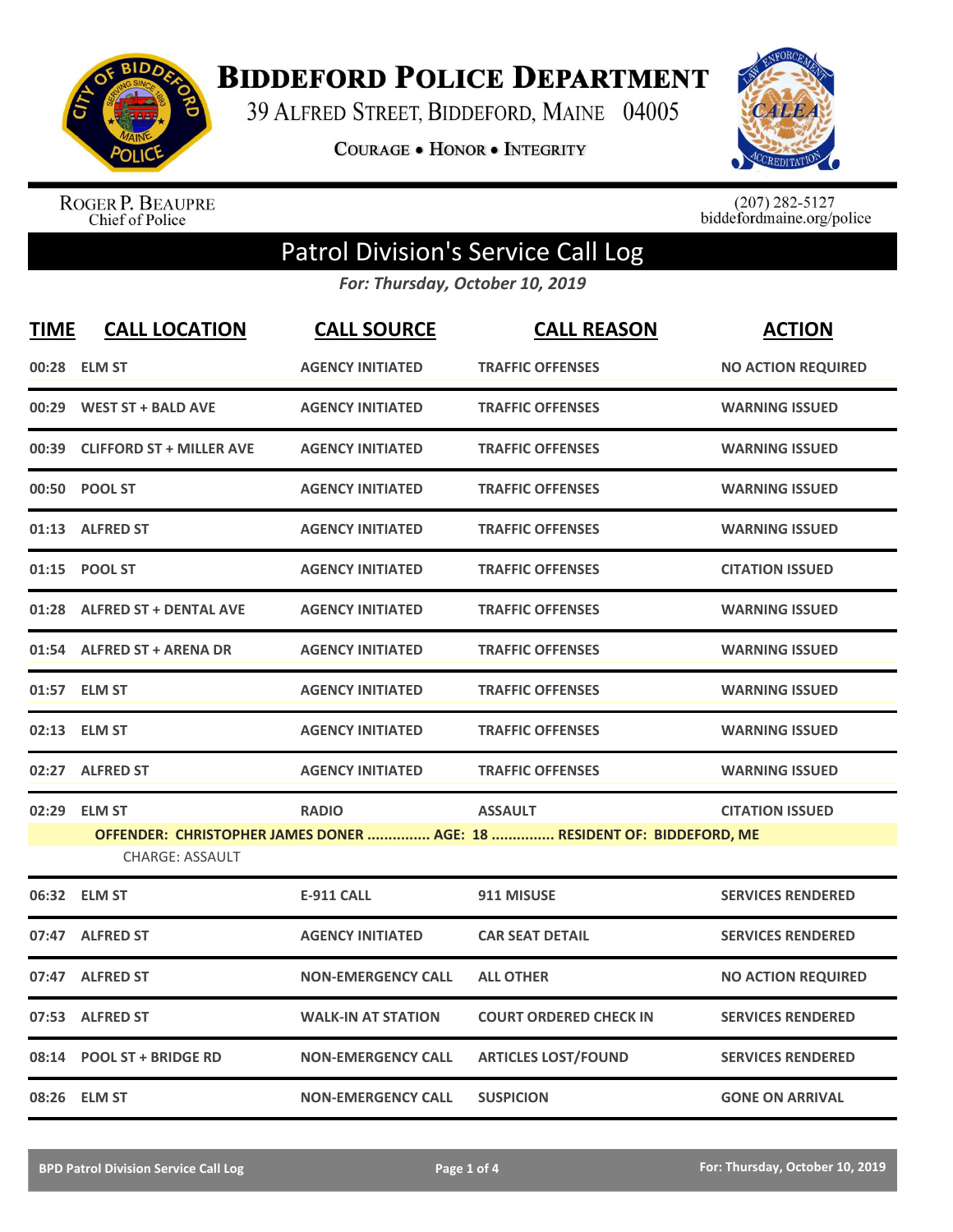| <b>TIME</b> | <b>CALL LOCATION</b>         | <b>CALL SOURCE</b>        | <b>CALL REASON</b>                 | <b>ACTION</b>               |
|-------------|------------------------------|---------------------------|------------------------------------|-----------------------------|
|             | 08:38 SUMMER ST              | <b>AGENCY INITIATED</b>   | <b>PAPERWORK</b>                   | <b>PAPERWORK NOT SERVED</b> |
| 08:49       | <b>BRADBURY ST</b>           | <b>AGENCY INITIATED</b>   | <b>PAPERWORK</b>                   | <b>PAPERWORK NOT SERVED</b> |
|             | 08:57 LINCOLN ST             | <b>NON-EMERGENCY CALL</b> | <b>BURGLARY OF A MOTOR VEHICLE</b> | <b>SERVICES RENDERED</b>    |
|             | 09:02 NOREASTER WAY          | E-911 CALL                | 911 MISUSE                         | <b>SERVICES RENDERED</b>    |
|             | 09:14 ALFRED ST              | <b>AGENCY INITIATED</b>   | <b>TRAFFIC OFFENSES</b>            | <b>WARNING ISSUED</b>       |
|             | 09:22 ALFRED ST              | <b>AGENCY INITIATED</b>   | <b>TRAFFIC OFFENSES</b>            | <b>VSAC ISSUED</b>          |
|             | 09:45 WATER ST + HIGH ST     | <b>AGENCY INITIATED</b>   | <b>TRAFFIC OFFENSES</b>            | <b>WARNING ISSUED</b>       |
|             | 09:49 MEDICAL CENTER DR      | <b>AGENCY INITIATED</b>   | <b>ALL OTHER</b>                   | <b>SERVICES RENDERED</b>    |
|             | 09:55 HILL ST + GRANITE ST   | <b>NON-EMERGENCY CALL</b> | <b>TRAFFIC OFFENSES</b>            | <b>SERVICES RENDERED</b>    |
|             | 10:09 PEARL ST + ELM ST      | <b>AGENCY INITIATED</b>   | <b>TRAFFIC OFFENSES</b>            | <b>WARNING ISSUED</b>       |
|             | 10:12 ALFRED ST              | <b>AGENCY INITIATED</b>   | <b>TRAFFIC OFFENSES</b>            | <b>WARNING ISSUED</b>       |
|             | 10:21 ALFRED ST              | <b>AGENCY INITIATED</b>   | <b>TRAFFIC OFFENSES</b>            | <b>VSAC ISSUED</b>          |
|             | 10:39 WEST ST                | <b>AGENCY INITIATED</b>   | <b>TRAFFIC OFFENSES</b>            | <b>WARNING ISSUED</b>       |
|             | 10:42 MOUNTAIN RD            | <b>AGENCY INITIATED</b>   | <b>TRAFFIC OFFENSES</b>            | <b>WARNING ISSUED</b>       |
|             | <b>10:53 PRECOURT ST</b>     | <b>AGENCY INITIATED</b>   | <b>TRAFFIC OFFENSES</b>            | <b>WARNING ISSUED</b>       |
|             | 11:06 FOSS ST + MT VERNON ST | <b>AGENCY INITIATED</b>   | <b>TRAFFIC OFFENSES</b>            | <b>WARNING ISSUED</b>       |
|             | 11:13 BARRA RD               | <b>AGENCY INITIATED</b>   | <b>TRAFFIC OFFENSES</b>            | <b>WARNING ISSUED</b>       |
|             | 11:41 ALFRED ST              | <b>AGENCY INITIATED</b>   | <b>TRAFFIC OFFENSES</b>            | <b>VSAC ISSUED</b>          |
|             | 11:41 ELM ST                 | <b>NON-EMERGENCY CALL</b> | <b>TRESPASSING</b>                 | <b>SERVICES RENDERED</b>    |
|             | 11:43 TIGER WAY              | <b>NON-EMERGENCY CALL</b> | <b>JUVENILE OFFENSES</b>           | <b>REPORT TAKEN</b>         |
|             | 12:06 ALFRED ST              | <b>AGENCY INITIATED</b>   | <b>SEX OFFENDER NON-COMPLIANT</b>  | <b>REPORT TAKEN</b>         |
|             | 12:17 HILL ST                | <b>AGENCY INITIATED</b>   | <b>TRAFFIC OFFENSES</b>            | <b>WARNING ISSUED</b>       |
|             | 12:18 HILLS BEACH RD         | E-911 CALL                | 911 MISUSE                         | <b>SERVICES RENDERED</b>    |
|             | 12:24 LESSARD AVE            | <b>NON-EMERGENCY CALL</b> | <b>PARKING COMPLAINT</b>           | <b>GONE ON ARRIVAL</b>      |
|             | <b>12:26 HILL ST</b>         | <b>AGENCY INITIATED</b>   | <b>TRAFFIC OFFENSES</b>            | <b>WARNING ISSUED</b>       |
|             | 12:57 WASHINGTON ST          | <b>NON-EMERGENCY CALL</b> | <b>DISTURBANCE / NOISE</b>         | <b>WARNING ISSUED</b>       |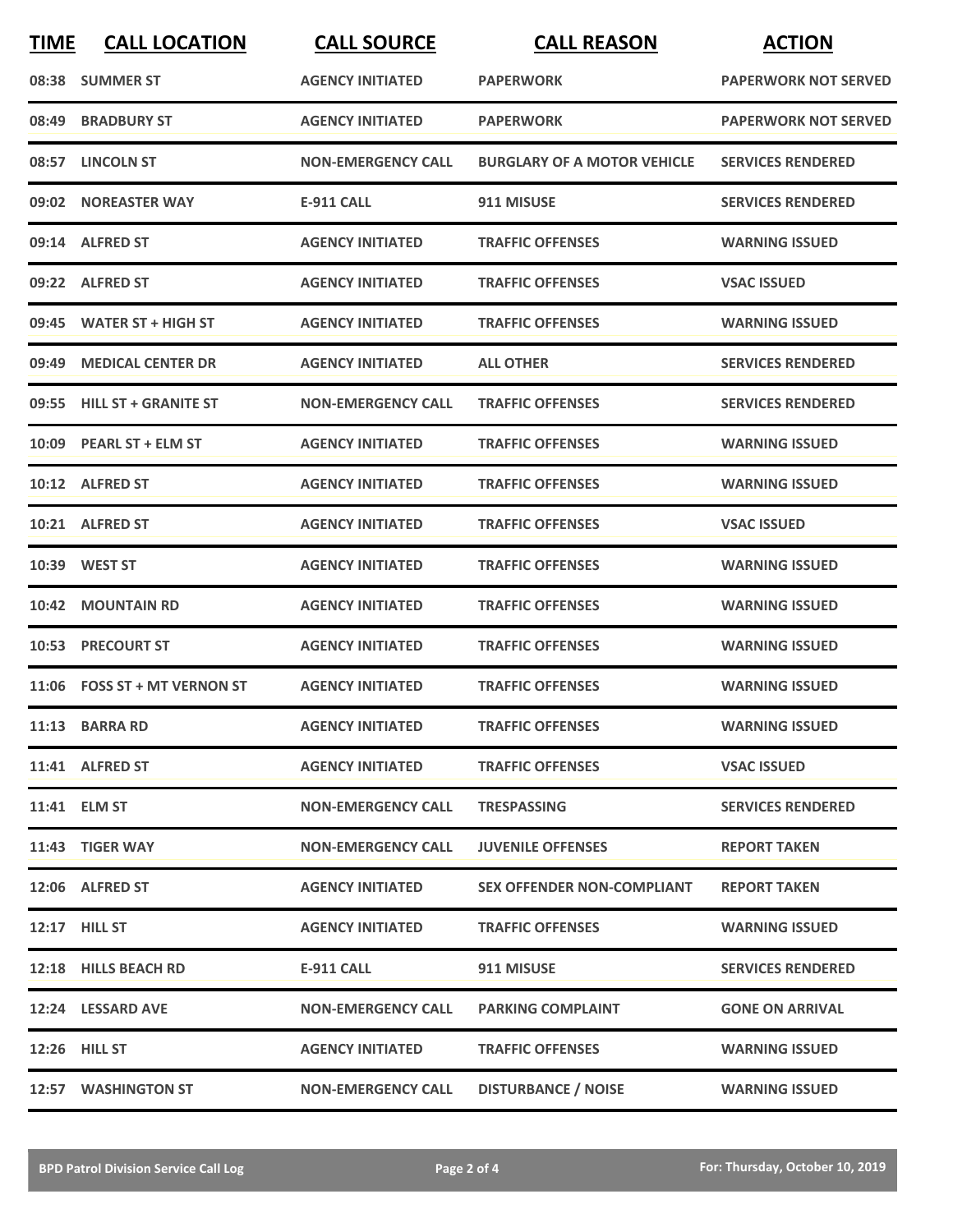| <b>TIME</b>                                                                                                                                                                                                                 | <b>CALL LOCATION</b>                                                                                                                                                                                                  | <b>CALL SOURCE</b>        | <b>CALL REASON</b>                                  | <b>ACTION</b>                |  |  |
|-----------------------------------------------------------------------------------------------------------------------------------------------------------------------------------------------------------------------------|-----------------------------------------------------------------------------------------------------------------------------------------------------------------------------------------------------------------------|---------------------------|-----------------------------------------------------|------------------------------|--|--|
|                                                                                                                                                                                                                             | 13:00 TRAVERS ST + ELM ST                                                                                                                                                                                             | <b>E-911 CALL</b>         | <b>SUSPICION</b>                                    | <b>SERVICES RENDERED</b>     |  |  |
|                                                                                                                                                                                                                             | 13:02 WELLSPRING RD                                                                                                                                                                                                   | <b>E-911 CALL</b>         | 911 MISUSE                                          | <b>SERVICES RENDERED</b>     |  |  |
|                                                                                                                                                                                                                             | 13:15 ALFRED ST                                                                                                                                                                                                       | <b>WALK-IN AT STATION</b> | <b>PAPERWORK</b>                                    | <b>PAPERWORK SERVED</b>      |  |  |
|                                                                                                                                                                                                                             | 13:18 MAPLEWOOD AVE                                                                                                                                                                                                   | <b>E-911 CALL</b>         | 911 MISUSE                                          | <b>REFERRED OTHER AGENCY</b> |  |  |
|                                                                                                                                                                                                                             | 13:34 MAIN ST + LINCOLN ST<br>AGENCY INITIATED PAPERWORK<br><b>CITATION ISSUED</b><br>OFFENDER: JOHN JAMES HURRINUS  AGE: 44  RESIDENT OF: TRANSIENT, ME<br>CHARGE: FAIL TO COMPLY SEX OFFENDER REG. ACT, 2ND OFFENSE |                           |                                                     |                              |  |  |
|                                                                                                                                                                                                                             | 13:50 MAY ST                                                                                                                                                                                                          | <b>AGENCY INITIATED</b>   | <b>TRAFFIC OFFENSES</b>                             | <b>WARNING ISSUED</b>        |  |  |
|                                                                                                                                                                                                                             | 14:22 ELM ST                                                                                                                                                                                                          | <b>AGENCY INITIATED</b>   | <b>TRAFFIC OFFENSES</b>                             | <b>WARNING ISSUED</b>        |  |  |
|                                                                                                                                                                                                                             | 14:26 POOL ST + PHILLIPS LN                                                                                                                                                                                           | <b>NON-EMERGENCY CALL</b> | <b>PASS STOPPED SCHOOL BUS</b>                      | <b>SERVICES RENDERED</b>     |  |  |
|                                                                                                                                                                                                                             | 14:32 SOUTH ST                                                                                                                                                                                                        | <b>NON-EMERGENCY CALL</b> | <b>CIVIL COMPLAINT</b>                              | <b>CIVIL COMPLAINT</b>       |  |  |
|                                                                                                                                                                                                                             | 15:02 WEST COLE RD                                                                                                                                                                                                    | <b>NON-EMERGENCY CALL</b> | <b>DEATH ATTENDED &amp; UNATTENDED REPORT TAKEN</b> |                              |  |  |
|                                                                                                                                                                                                                             | 15:08 VITAL AVE                                                                                                                                                                                                       | <b>NON-EMERGENCY CALL</b> | <b>CHECK WELFARE</b>                                | <b>SERVICES RENDERED</b>     |  |  |
|                                                                                                                                                                                                                             | <b>15:15 WASHINGTON ST</b>                                                                                                                                                                                            | <b>NON-EMERGENCY CALL</b> | <b>CHECK WELFARE</b>                                | <b>NEGATIVE CONTACT</b>      |  |  |
| <b>BOULDER WAY</b><br><b>NON-EMERGENCY CALL</b><br><b>CITATION ISSUED</b><br>16:55<br><b>SHOPLIFTING</b><br>OFFENDER: CHYANNA LYNN RYAN  AGE: 29  RESIDENT OF: SACO, ME<br>CHARGE: THEFT BY UNAUTHORIZED TAKING OR TRANSFER |                                                                                                                                                                                                                       |                           |                                                     |                              |  |  |
|                                                                                                                                                                                                                             | 18:18 PIERSONS LN                                                                                                                                                                                                     | <b>NON-EMERGENCY CALL</b> | <b>PARKING COMPLAINT</b>                            | <b>UNFOUNDED</b>             |  |  |
| 18:29 IVY ST                                                                                                                                                                                                                |                                                                                                                                                                                                                       | <b>E-911 CALL</b>         | <b>ASSAULT</b>                                      | <b>REPORT TAKEN</b>          |  |  |
|                                                                                                                                                                                                                             | 19:18 BOULDER WAY                                                                                                                                                                                                     | <b>NON-EMERGENCY CALL</b> | <b>TRESPASSING</b>                                  | <b>GONE ON ARRIVAL</b>       |  |  |
|                                                                                                                                                                                                                             | 19:41 MT PLEASANT ST                                                                                                                                                                                                  | <b>NON-EMERGENCY CALL</b> | <b>SUSPICION</b>                                    | <b>WARNING ISSUED</b>        |  |  |
|                                                                                                                                                                                                                             | 20:40 SACO FALLS WAY + LINCOLN ST WALK-IN AT STATION                                                                                                                                                                  |                           | <b>BURGLARY OF A MOTOR VEHICLE</b>                  | <b>REPORT TAKEN</b>          |  |  |
|                                                                                                                                                                                                                             | 20:55 ALFRED ST                                                                                                                                                                                                       | <b>NON-EMERGENCY CALL</b> | <b>CHECK WELFARE</b>                                | <b>NEGATIVE CONTACT</b>      |  |  |
|                                                                                                                                                                                                                             | 21:12 HILL ST + RITZ AVE                                                                                                                                                                                              | <b>AGENCY INITIATED</b>   | <b>TRAFFIC OFFENSES</b>                             | <b>VSAC ISSUED</b>           |  |  |
|                                                                                                                                                                                                                             | 21:23 GRANITE ST + HILL ST                                                                                                                                                                                            | <b>AGENCY INITIATED</b>   | <b>TRAFFIC DETAIL</b>                               | <b>SERVICES RENDERED</b>     |  |  |
|                                                                                                                                                                                                                             | 22:00 HIGH ST                                                                                                                                                                                                         | <b>NON-EMERGENCY CALL</b> | <b>SUSPICION</b>                                    | <b>SERVICES RENDERED</b>     |  |  |
|                                                                                                                                                                                                                             | 22:13 UNION ST + WENTWORTH ST                                                                                                                                                                                         | <b>AGENCY INITIATED</b>   | <b>TRAFFIC OFFENSES</b>                             | <b>WARNING ISSUED</b>        |  |  |
|                                                                                                                                                                                                                             | 22:30 POOL ST                                                                                                                                                                                                         | <b>NON-EMERGENCY CALL</b> | ATTEMPTED/THREATENED SUICIDE REPORT TAKEN           |                              |  |  |